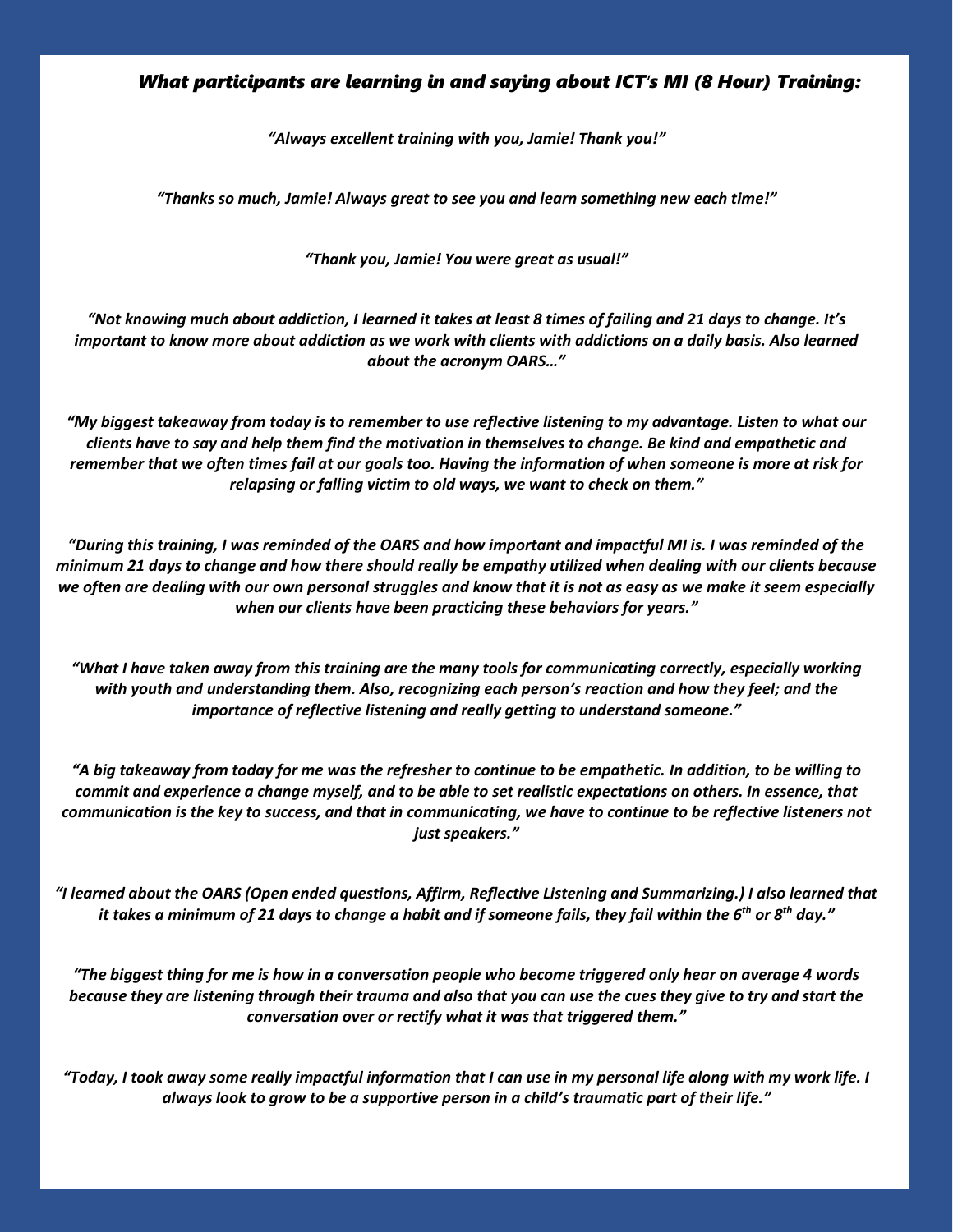## *What participants are learning in and saying about ICT's MI (8 Hour) Training:*

*"During this training, I learned about the Somatic Window of Tolerance and being aware that each person has a different window that should be acknowledged especially when they appear to have been triggered in conversation."*

*"I learned that the 'gravitational pull to the familiar' will make it difficult to change old habits; therefore, it is important to create SMART plans and have a vision to ultimately accomplish life changing goals."*

*"I learned that knowing your audience and how people react is especially important. Working in the hall, this is very importance to know each and every youth and how they react. It is a good tool to help with that communication."*

*"I learned about [the] Do-Over; when something is said wrong or is misunderstood, ask to do it over again so you can explain yourself. I also learned about Time Out. When needed, it's okay to step away from the conversation to gather your thoughts."*

*"During this training, I realize that my words are powerful, and they can be implemented to motivate or quite the opposite."*

*"The most impactful thing I learned today was knowing your audience and Do-Over. You can restart your conversations."*

*"The thing that I have been reminded of is how MI has a huge impact on the recidivism rate by helping our clients change their behavior, if done correctly. I think implementing the do-over method could also have an impact on the building of our relationships with people and how important that can be to a person knowing that the brain will remember the do-over [process]."*

*"From the training, I learned (through the application of the vision we set earlier) that in order to expect a change,*  we first must be willing to commit and experience a change ourselves. It is more realistic to set an expectation of *others to commit and accomplish a change, if we understand what the expectation and change we are requesting entails. In essence, we have to be willing to walk in the shoes of others, not literally but metaphorically speaking."*

*"I learned that it is best to set SMART goals, and that it takes 13 minutes for your central nervous system to decompress when you have been triggered."*

*"I learned that when setting goals, it is crucial to set realistic expectations. It is also important to be sure that progress will be not only measurable but set in motion with a start time and a plan of action."*

*"I learned that all of the content we are going over is so simple, yet we make it so complicated! Communication is so vital. We have a lot of practicing to do!"*